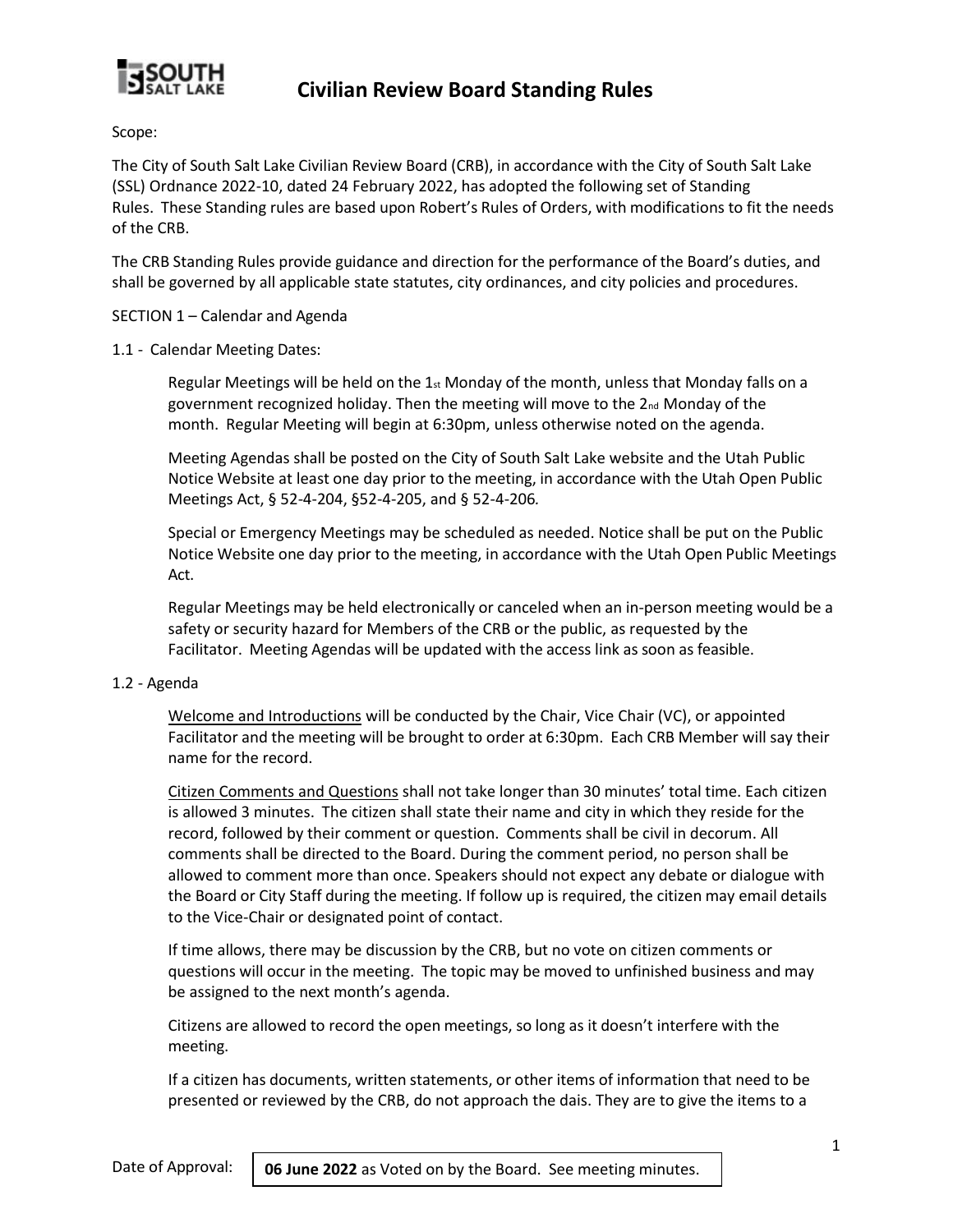

Member of the City staff, who will then distribute the materials to the CRB following agenda items.

Approval of Minutes - The Chairperson (Facilitator) will ask if there are any changes or corrections to meeting minutes presented. When changes and corrections have been made, the Facilitator will ask for a motion and second to adopt the minutes as corrected, and a voice vote will be taken. Once the minutes have been adopted pursuant to a vote of the Board, no alterations can be made and they are the official record of the meeting.

Action Items shall be discussed, voted on, or moved to unfinished business, in the order they are placed on the meeting agenda. Action Items may be adjusted due to logistics, pending information or persons, and such changes will be decided and announced by the Facilitator.

Unfinished Business from the previous meeting may be added to the agenda, discussed, and voted on as necessary.

Closed Meeting - When required, the Facilitator will bring forth to the CRB a motion to close the Meeting, in accordance with the Utah Open Public Meetings Act as provided in U.C.A. §52- 4-205. Closing a meeting requires an affirmative roll call vote of ⅔ of the Board Members present at such meeting. Closed meetings may only be held for the discussion of the character, professional competence, or physical or mental health of an individual.

If the Board closes a meeting in accordance to U.C.A. §52-4-205, the Facilitator shall sign a sworn statement affirming that such was the sole purpose for closing the meeting.

Adjournment will be brought forth by the Facilitator and voted upon.

Meeting Minutes will be recorded electronically in accordance with the Utah Open Public Meetings Act. Meeting minutes will be available on the Utah Public Notice website within three days after the meeting minutes' approval vote. All meeting minutes are available to the public.

Section 2 – The Civilian Review Board Members

2.1 - The Board and Responsibilities:

Civilian Review Board (CRB) Members are appointed by the Mayor for a 2-year term, with the exception of half of the CRB appointed and starting in 2022. There are 7 regular voting Members, 2 alternate Members, 1 advisory Member.

Chair is elected at the first meeting of the new calendar year.

Vice-Chair (VC) is elected at the first meeting of the new calendar year.

Resignations must be in writing to the Chair and the Mayor's office.

A CRB Member may be removed from the Board with or without cause by the Mayor.

The CRB will not have a line of succession.

Transition of elected CRB Members shall occur by the second meeting of the year. The Past Chair and Past VC shall hand over any reference materials pertaining to the respective office, within two(2) weeks. These reference materials may include, but are not limited to: contacts, items in process, training schedules, etc.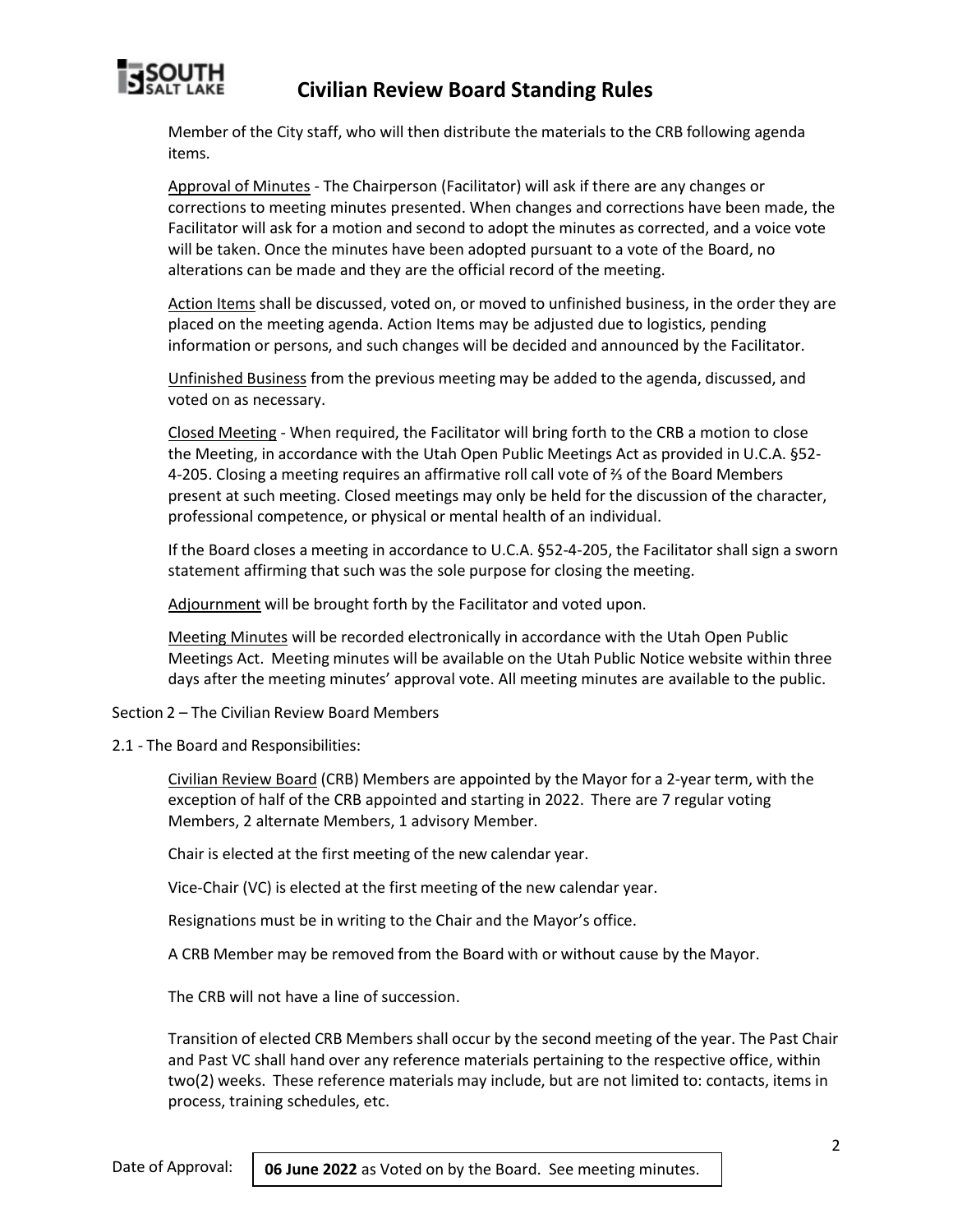

2.2 - The Chair

The Chair will preside at all meetings of the CRB. The Chair shall not make or second a motion.

The Chair shall sign:

- $\circ$  all official minutes and documents of CRB meetings after meeting minutes have been approved,
- $\circ$  all correspondence determined by the CRB Members to be representative of the group as a whole,
- $\circ$  sworn statements affirming the reason for a closed meeting was to discuss character, professional competence, or physical or mental health of an individual, as per the Utah Open Meetings Act, and
- o Decisions to cancel or to hold electronic meetings.

The Chair shall receive all messages and communication from the Mayor addressed to the CRB and shall be responsible for conveying all such communications to the other CRB Members.

In the absence of the Chair, or upon their inability to act, or at the request of the Chair, the VC or assigned Facilitator shall assume the duties and authorities of the Chair.

A CRB Member will facilitate the meeting and may sign all documents identified in these Standing Rules, for agenda items where final actions were taken.

An annual calendar of Facilitators will be presented by the City Staff, which will be voted on and approved by the CRB at the first meeting of the Calendar year.

2.3 - Vice Chair

Vice Chair (VC) - The VC shall assist with drafting quarterly and annual reports, in accordance with §2.70.090 of SSL ordinance 2022-10.

The VC will be the point of contact for follow up with public comments.

### 2.4 - Member Responsibilities

Attendance - If a CRB Member cannot attend a scheduled meeting, they should notify the Chair or VC who will then notify the alternate CRB Members.

Communication will primarily be accommodated by email and verbal discussion. However, the use of texts, phone calls, and non-quorum meetings may be utilized, for non-voting, non-public information. All official CRB business shall be conducted in person during meetings or via email.

Members of the CRB shall review reports, records, and other documents pertaining to the use of force incidents in accordance with §2.70.090 of ordinance 2022-10.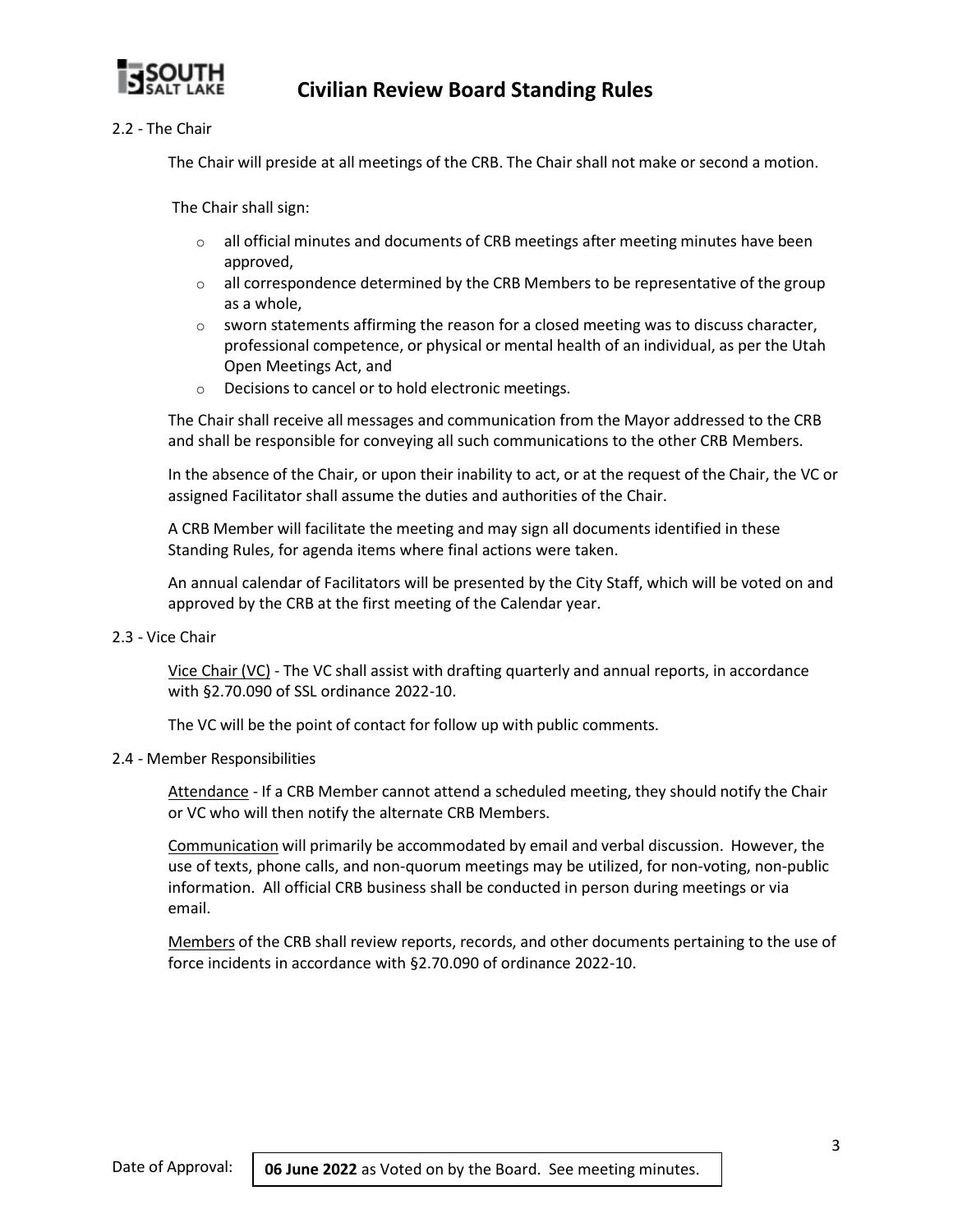

Trainings may include, but are not limited to:

| <b>Ethics</b>                    | Utah Public Meeting Act |
|----------------------------------|-------------------------|
| <b>Benchmark</b>                 | <b>NACOLE</b>           |
| Two or more ride-alongs per year | GRAMA                   |
| Use of Force                     | TAC                     |
|                                  |                         |

SSL Police Policies and Procedures

Conduct - CRB and the public will avoid engaging in private discourse, during the meeting, or committing any other act(s) that may distract attention from the proceedings, or which may interfere with any person's right to be heard after recognition from the Facilitator. Using the 'request to speak' button on the Member's podium for comments will help keep the meeting professional and orderly.

Members of the CRB shall avoid personal attacks and restrict comments to the issues before the Board. CRB Members will commit to applying tools and training to reduce internal bias and maintain integrity throughout their time appointed to the Board.

Violations of conduct or decorum, by a CRB Member, shall be resolved by the Mayor.

Conflict of Interest – If a Member of the CRB has a conflict of interest with a case before the Board, they shall recuse themselves from discussion and voting, for the duration of that case. Conflict of interest may be defined as but not limited to:

- $\circ$  knowing the citizen or officer involved in more than a professional capacity, or
- $\circ$  a situation arises in which a person is in a position to derive personal benefit from the actions or decisions made in their official capacity.

Confidentiality - All information shared, disseminated, discussed, etc. in a closed meeting will stay confidential and will not be shared with the public as per the Utah Open Meeting Act.

Public Comments – Members of the CRB will not comment to the public as Members of the Board, except as per signed statements deemed to be representative of the Board.

Use of Power – A CRB Member shall not use the power of their office to seek or obtain special advantage.

#### Section 3 - Voting

Quorum is the assembly of four (4) CRB Members. A quorum shall be required for voting.

Any Member of the CRB may introduce a topic for discussion before the Board's vote, including the Chair.

A motion to vote may be made by any non-Chair CRB Member. A motion must include the fact that they are presenting a motion for voting and what the motion is titled.

A second to the motion may be made by any remaining non-Chair voting CRB Members.

When the vote is taken, the Facilitator will vote last.